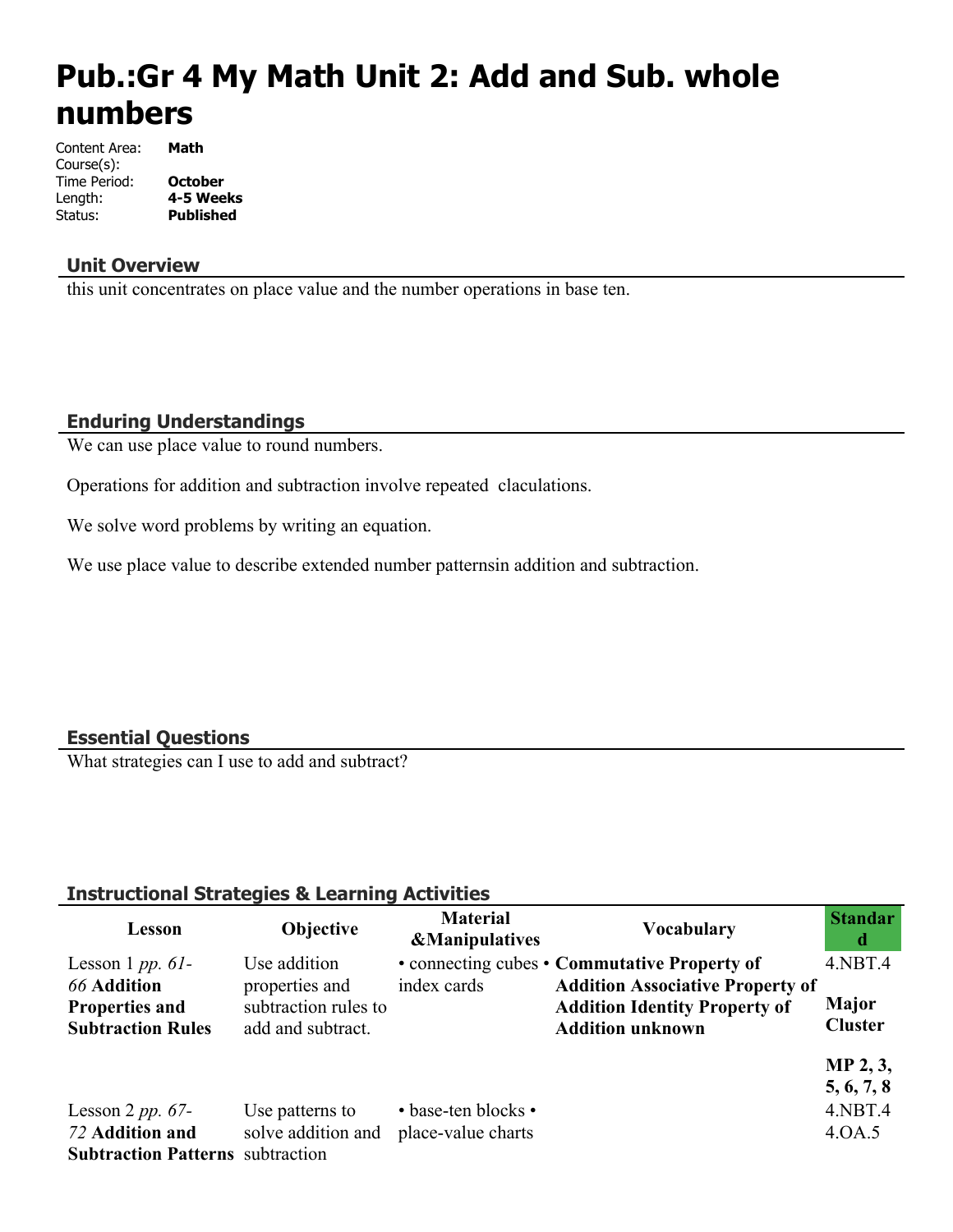|                                                                                   | problems.                                                  |                                               | <b>Major</b><br><b>Cluster</b>                  |
|-----------------------------------------------------------------------------------|------------------------------------------------------------|-----------------------------------------------|-------------------------------------------------|
| Lesson $3 pp. 73-$<br>78 Add and Subtract add and subtract.                       | Use mental math to $\cdot$ index cards                     |                                               | MP 2, 3,<br>7, 8<br>4.NBT.4                     |
| <b>Mentally</b>                                                                   |                                                            |                                               | <b>Major</b><br><b>Cluster</b>                  |
| Lesson 4 pp. 79-<br>84 Estimate Sums                                              | Estimate sums and • number cubes •<br>differences of       | place-value chart                             | MP 1, 2,<br>3, 5, 6, 7<br>4.NBT.3<br>4.NBT.4    |
| and Differences                                                                   | multi-digit<br>numbers.                                    |                                               | <b>Major</b><br><b>Cluster</b>                  |
|                                                                                   |                                                            |                                               | MP 2, 3,<br>4,6                                 |
|                                                                                   |                                                            | <b>Check My Progress</b><br>• base ten blocks | 4.NBT.4                                         |
| Lesson 5 pp. $87-$<br>92 Add Whole                                                | Add multi-digit<br>whole numbers.                          |                                               | 4.0A.3                                          |
| <b>Numbers</b>                                                                    |                                                            |                                               | <b>Major</b><br><b>Cluster</b>                  |
| Lesson 6 $pp.$ 93-<br>98 Subtract Whole                                           | Subtract multi-digit • base-ten blocks •<br>whole numbers. | minuend subtrahend<br>virtual base-ten        | <b>MP</b> 1, 2,<br>3, 5, 6<br>4.NBT.4<br>4.0A.3 |
| <b>Numbers</b>                                                                    |                                                            | blocks • centimeter<br>grid paper             | Major<br><b>Cluster</b>                         |
|                                                                                   |                                                            |                                               | MP 2, 3,                                        |
| Lesson $7 pp. 99-$                                                                |                                                            | Subtract multi-digit • play money • base-     | 5, 6, 7, 8<br>4.NBT.4                           |
| 104 Subtract Across<br><b>Zeros</b>                                               | numbers, when<br>some digits are<br>zeros.                 | ten blocks                                    | <b>Major</b><br><b>Cluster</b>                  |
|                                                                                   |                                                            |                                               | <b>MP</b> 1, 3,<br>5, 7, 8                      |
| Lesson 8 $pp. 107$ -                                                              | Solve problems by                                          | <b>Check My Progress</b>                      | 4.NBT.4                                         |
| 112 Problem Solving drawing a diagram.<br><b>Investigation: Draw a</b><br>Diagram |                                                            |                                               | <b>Major</b><br><b>Cluster</b>                  |
|                                                                                   |                                                            |                                               | MP 1, 3,<br>4, 5                                |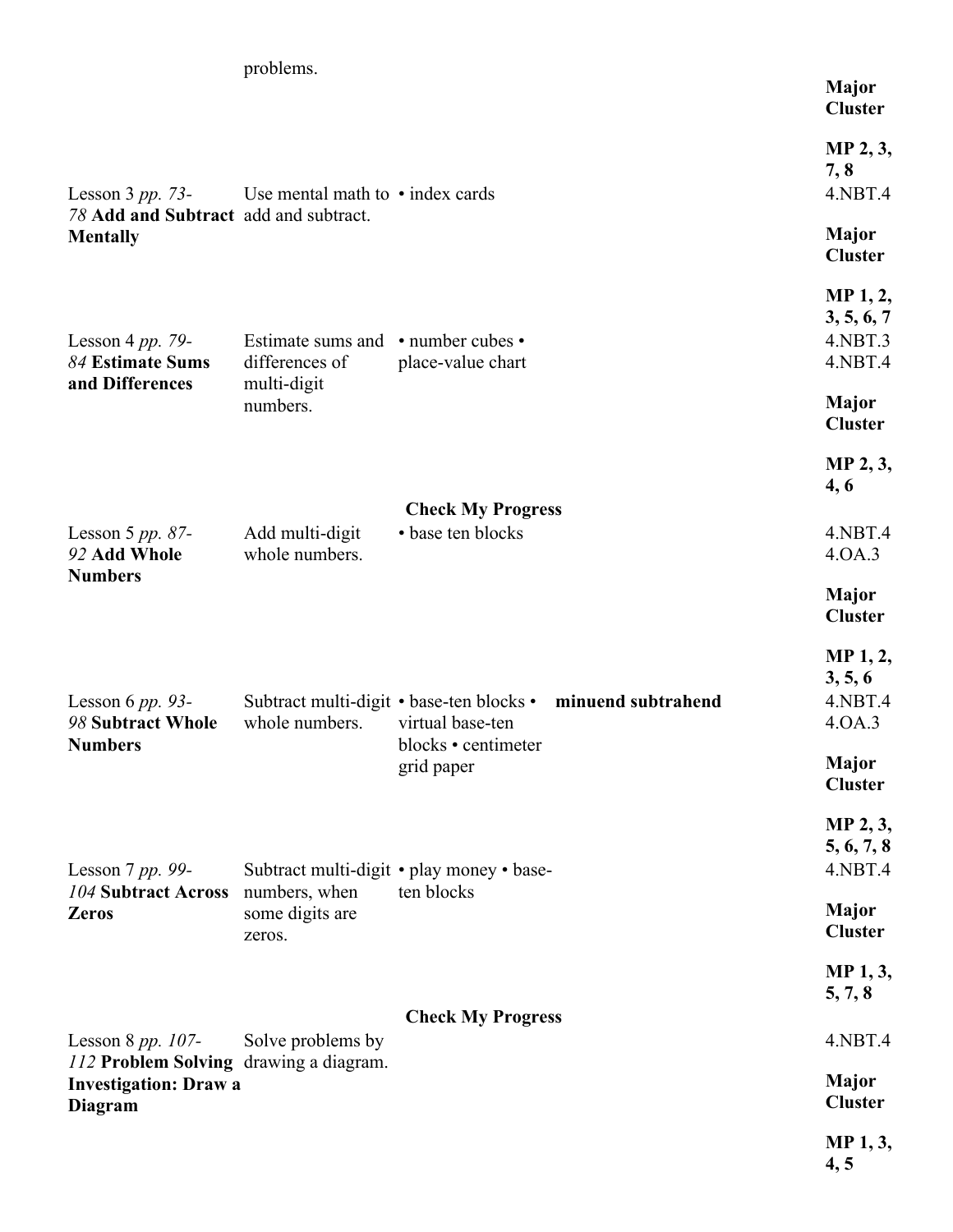| Lesson 9 pp. $113-$                | Solve multi-step                   | • cups • counters | equation variable | $4.$ NBT $.4$           |
|------------------------------------|------------------------------------|-------------------|-------------------|-------------------------|
| 118 Solve Multi-Step word problems |                                    |                   |                   | 4 QA 3                  |
| <b>Word Problems</b>               | using addition and<br>subtraction. |                   |                   | Major<br><b>Cluster</b> |

**MP 1, 2, 4, 5, 6**

# **Fluency Practice My Chapter Review**

#### **Integration of 21st Century Themes and Career Exploration**

| CRP.K-12.CRP2  | Apply appropriate academic and technical skills.                                   |
|----------------|------------------------------------------------------------------------------------|
| CRP.K-12.CRP4  | Communicate clearly and effectively and with reason.                               |
| CRP.K-12.CRP8  | Utilize critical thinking to make sense of problems and persevere in solving them. |
| CRP.K-12.CRP1  | Act as a responsible and contributing citizen and employee.                        |
| CRP.K-12.CRP12 | Work productively in teams while using cultural global competence.                 |

## **Technology Integration**

- SMARTboard technology
- Google Applications (documents, forms, spreadsheets, presentation)
- Dreambox
- Online textbook

| TECH.8.1.5.A.CS1 | Understand and use technology systems                                                                                                            |
|------------------|--------------------------------------------------------------------------------------------------------------------------------------------------|
| TECH.8.1.5.A     | Technology Operations and Concepts: Students demonstrate a sound understanding of<br>technology concepts, systems and operations.                |
| TECH.8.1.5.D.3   | Demonstrate an understanding of the need to practice cyber safety, cyber security, and<br>cyber ethics when using technologies and social media. |
| TECH.8.1.5.A.1   | Select and use the appropriate digital tools and resources to accomplish a variety of tasks<br>including solving problems.                       |
| TECH.8.1.5.A.CS2 | Select and use applications effectively and productively.                                                                                        |

## **Interdisciplinary Connections**

Leveled readers "Oceans into the Deep"

| LA.RI.4.4 | Determine the meaning of general academic and domain-specific words or phrases in a<br>text relevant to a grade 4 topic or subject area.                          |
|-----------|-------------------------------------------------------------------------------------------------------------------------------------------------------------------|
| LA.RI.4.1 | Refer to details and examples in a text and make relevant connections when explaining<br>what the text says explicitly and when drawing inferences from the text. |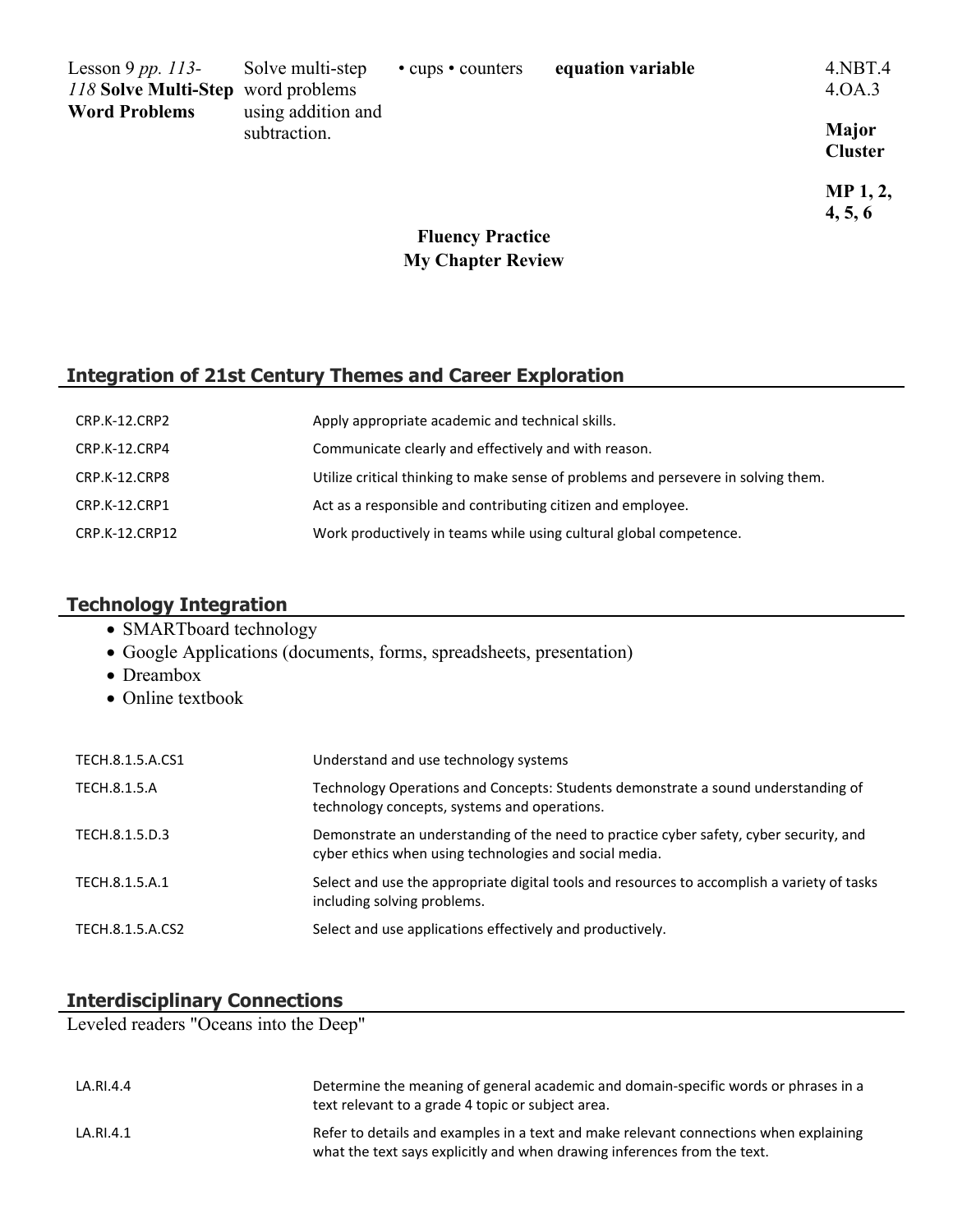LA.SL.4.1 Engage effectively in a range of collaborative discussions (one-on-one, in groups, and teacher-led) with diverse partners on grade 4 topics and texts, building on others' ideas and expressing their own clearly.

#### **Differentiation**

-Reteach Master

-Hands-On Activity

-Enrich Master

#### **Modifications & Accommodations**

- IEP and 504 accommodations will be utilized.
- Provide an outline of material to be covered
- -Individualized assignments, e.g., length, number, due date, topic
- -Allow student to use technology-online textbook
- -Use of graphic organizers
- -Use highlighter for key information
- -Read directions, passages, and word problems aloud as needed-online presentation
- -Use of calculator and matrix for multiplication and division
- -Provide textbook in audio format
- -Demonstrate directions and procedures/give examples

#### **Benchmark Assessments**

- Diagnostic
- Aimsweb
- End of year test